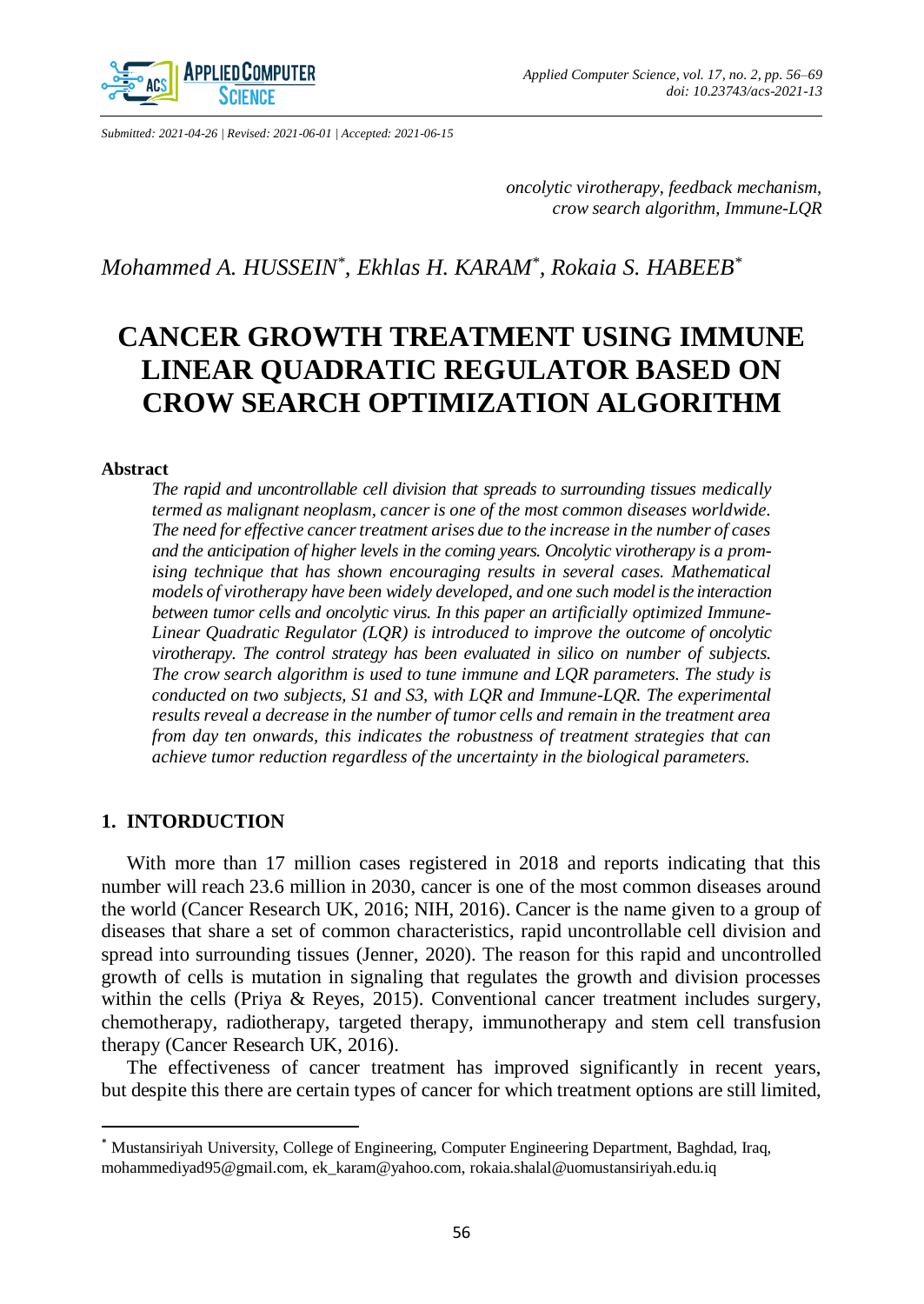and there are tumors that remain completely incurable, which increases the need for longterm treatment strategies (Crivelli et al., 2012).

Biotherapy is a cancer treatment that uses the ability of viruses to infect and replicate to destroy cancer cells, these viruses are often called oncolytic viruses (Arum, Handayani & Saragih, 2019). Viruses favorably act on cancer cells rather than healthy cells. There are many viruses that have proven effective against cancerous tumors, including them Adenovirus, Reovirus, Measles, Herpes Simplex, Vesicular-Stomatitis Virus (VSV) (Crivelli et al., 2012).

Oncolytic virotherapy has shown success in some patients although this is not clear how to obtain good results in all cases. It is difficult to set the injections' number, quantity and scheduling to reduce the tumor size within specified time frame (Anelone, Villa-Tamayo & Rivadeneira, 2020).

Mathematical modelling help in prediction of the system's future behavior and assess the impact of variables and parameters on the overall dynamics of a cancer. These parameters are relevant to the patient's physiology, treatment strategy and disease type. It is challenging, risky, and expensive to carry out such expectations in vivo, vitro, or clinical trials (Cancer Research UK, 2016). These models can be used to improve and optimize the impact of different factors such as changes in the virus's genetics, dosage, or injection schedule.

Optimization is the achievement of the desired goal (s) exactly or roughly by obtaining the best set of variables maybe by trial and error. Nature inspired optimization algorithms are metaheuristic algorithms developed from biological principles, swarm behavior, and chemical or physical processes (Yang, 2020). Crow search algorithm (CSA) an algorithm inspired by crow's behavior was introduced in (Askarzadeh, 2016), its main use in solving engineering problems that contain constraints.

Recently, many researches aim to apply biological information processing systems to engineering fields due to its flexibility. As these systems are more flexible than currently available systems, which makes it possible to form a system whose performance is better than the performance of conventional systems (Takahashi & Yamada, 1998). Regulation Mechanism of Bio-Inspired Systems like the immune system, is a complex system consisting of many types of immune cells and appropriate communication channels. This is an ideal control system for the human body against diseases and foreign bodies (Ding, Chen & Hao, 2018).

Interactions between virotherapy and control theory have been illustrated in many previous studies. For instance, reducing the number of cancer cells using successive state dependent algebraic Riccati equation (SDARE) have been introduced in (Arum, Handayani & Saragih, 2019). In (Saputra, Saragih & Handayani, 2019)  $H_{\infty}$  were used to control the controller input into a system, the results showed the effectiveness of the  $H_{\infty}$  controller in reducing the number of Human Immunodeficiency Virus (HIV) particles in the blood plasma; In (Anelone, Villa-Tamayo & Rivadeneira, 2020) impulsive controller is designed to deliver a personalized dose for each case, and feedback controller showed a tumor reduction potential better than that obtained by former protocols.

In this paper, the principle of the body's immune mechanism is presented as a controller with LQR based on CSA for parameters optimization are used to control the number of viruses given to patients. To accomplish these objectives, the result of personal protocol is investigated as a reference for comparison (Anelone, Villa-Tamayo & Rivadeneira, 2020).

The remaining sections of this paper are organized as follows, the mathematical model is discussed in the second part, the immune system is defined in the third part, and the crow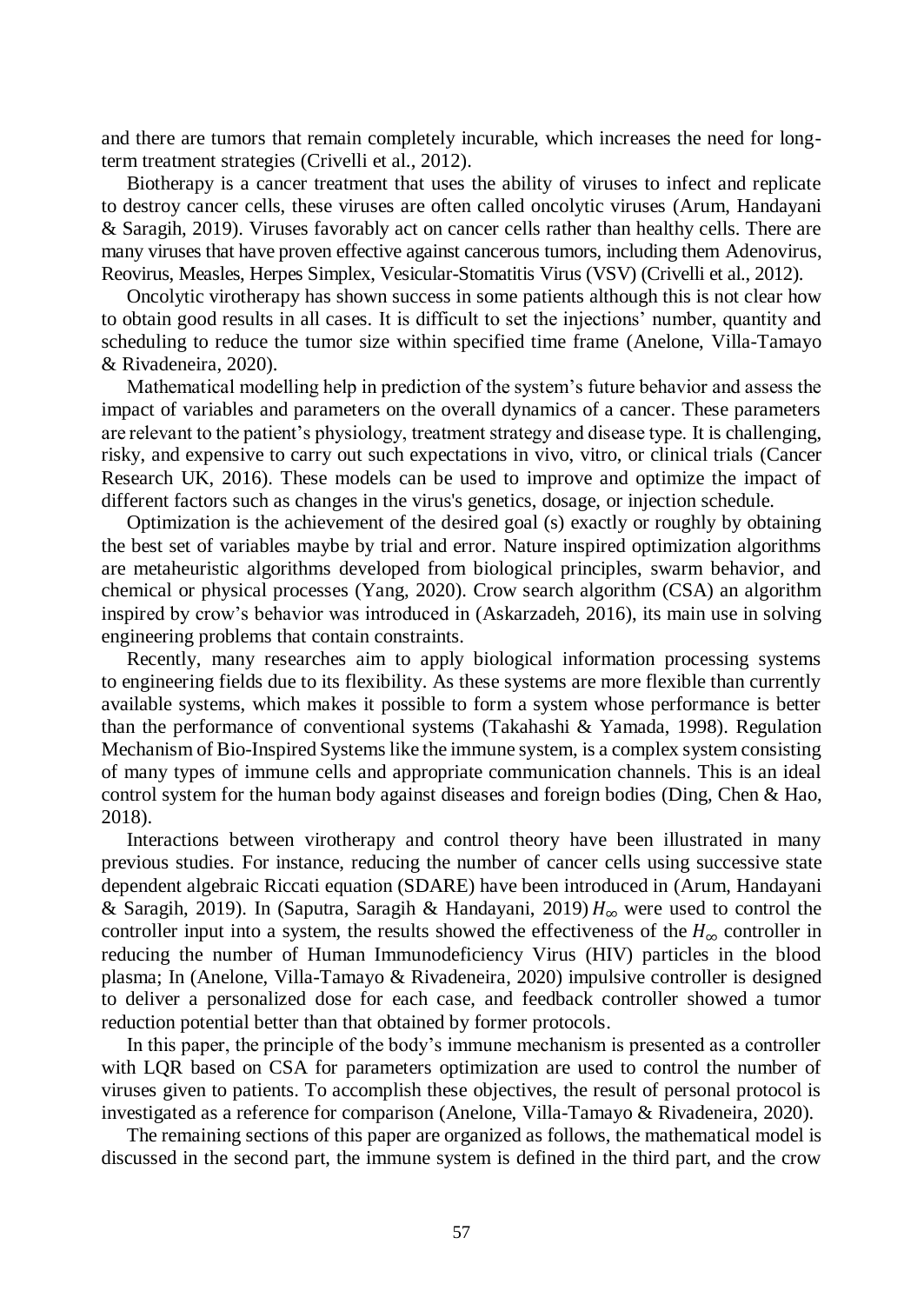search algorithm (CSA) is demonstrated in the fourth part. The fifth section includes a definition of the proposed Immune-LQR structures controller. The simulation results and review of the proposed controllers are addressed in the sixth section, and the conclusion is presented in the final section.

# **2. MATHEMATICAL MODELLING**

In the studies (Jenner et al., 2018; Kim et al., 2011), nude mice were given a genetically modified virus to reduce the number of breast cancer cells in it in just 60 days. Since these naked mice have no immune system, the tumor reduction is entirely due to the oncolytic virotherapy. Experiments began with mice containing between 90 and 300 cancer cells. All experiments follow a fixed protocol in injecting  $10^{10}$  viral particles on days 0, 2, 4. The interaction between oncolytic virus and carcinoma cells shown in Fig. 1, and illustrated mathematically using (ordinary differential equations) ODEs according to work in (Jenner et al., 2018):

$$
\dot{S}(\tau) = r \log \left( \frac{K}{S(\tau)} \right) - \frac{\beta V(\tau) S(\tau)}{S(\tau) + I(\tau) + \varepsilon} \tag{1}
$$

$$
\dot{I}(\tau) = \frac{\beta V(\tau)S(\tau)}{S(\tau) + I(\tau) + \varepsilon} - d_I I(\tau) \tag{2}
$$

$$
\dot{V}(\tau) = Uv(\tau) - dvV(\tau) + \alpha \, \mathrm{d}_I I(\tau) \tag{3}
$$

where,  $\dot{S}$  denotes the density of susceptible tumor cells ( $\times 10^6$  cells),  $\tau$  represents the time, *r* is the tumor growth (day<sup>-1</sup>), *K* describes the caring capacity (cell x 10<sup>6</sup>),  $\beta$  is the tumor cells rate of infection (day<sup>-1</sup>),  $\dot{I}$  refers to the density of infected tumor cells ( $\times 10^6$  cells),  $d_I$  is the infected tumor cells death rate  $(\text{day}^{-1})$ ,  $\dot{V}$  is the density of virus particles ( $\times 10^9$  virus), *dv* is the viral decay (day<sup>-1</sup>) and  $\alpha$  viral burst size (virus x 10<sup>9</sup>).

 $T=S+I$  is the total number of tumor cells,  $\varepsilon$  is a small value ( $\varepsilon > 0$ ) set to avoid singularity occurring as (*S+I*) approaches zero.

The injection of virus particles is expressed by the model's input  $Uv(\tau)$ . While T represents the model's output. The tumor volume is calculated as  $T = 0.523 \times H \times B^2$ , where,  $(H)$  is the height and  $(B)$  is the breadth. Both  $(H)$  and  $(B)$  are measured with a caliper (Kim et al., 2011). Then, assuming a density of  $10^6$  cells per mm<sup>3</sup>, T is calculated (Jenner et al., 2018).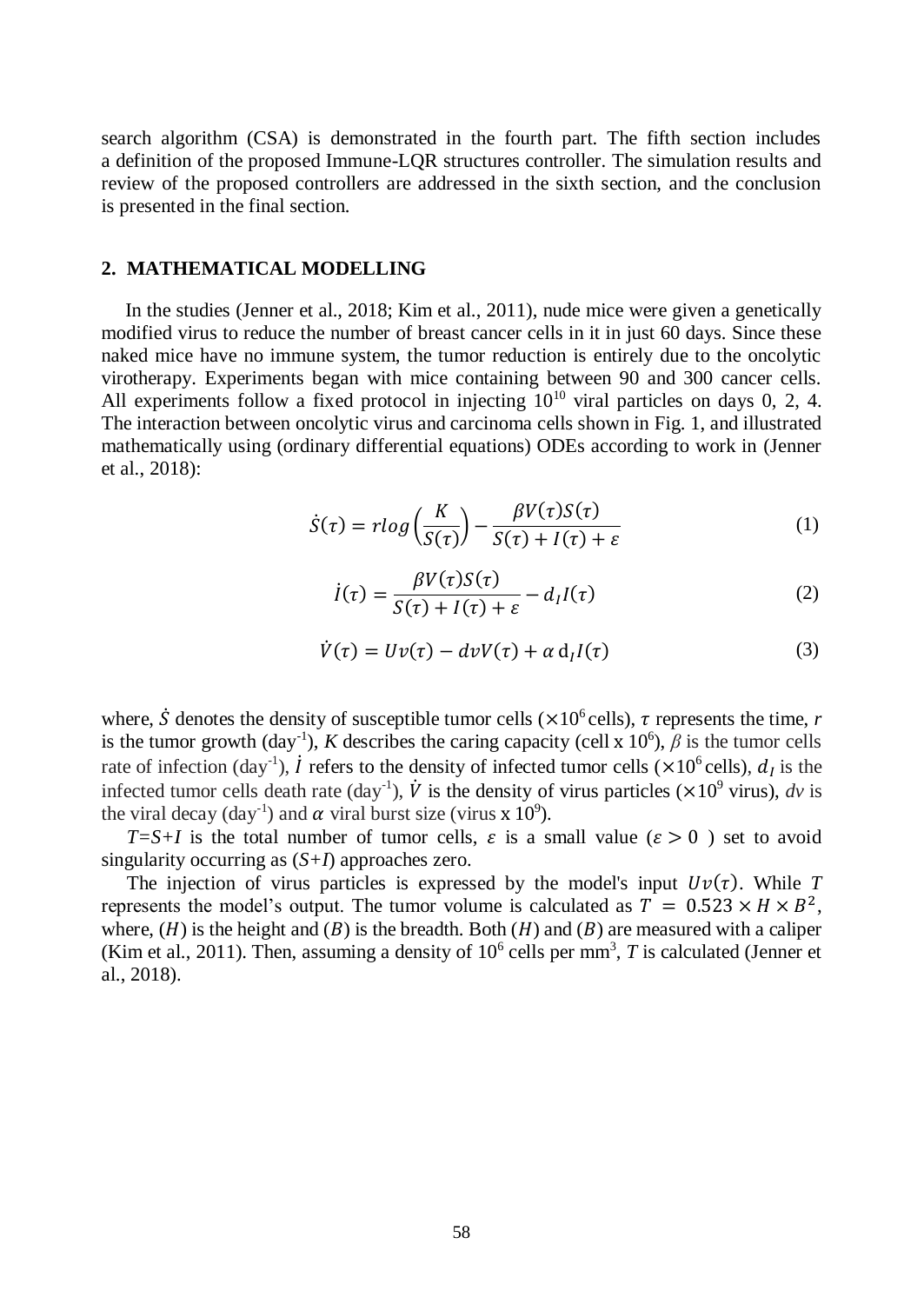

**Fig. 1. An interface between oncolytic viruses and tumor cells**

In Fig. 1, tumor cells are represented by red balls, while virus particles are represented by green balls). Table 1 summarizes the model's initial conditions and parameter values for AD- PEG-HER treatment.

| <i>Symbol</i>  | $S_{\theta}$ | $I_{\theta}$   | $\boldsymbol{V_0}$ | r       | $\boldsymbol{K}$           | $\beta$ | $d_I$   | $d\nu$  | $\alpha$                          |
|----------------|--------------|----------------|--------------------|---------|----------------------------|---------|---------|---------|-----------------------------------|
| $S_1$          | 238.3535     | $\theta$       | $\overline{0}$     | 0.0378  | 8466.8                     | 1.12    | 2       | 2.0872  | 2                                 |
| $S_2$          | 200.0340     | $\theta$       | $\overline{0}$     | 0.0733  | 3179.1                     | 1.4987  | 1.9995  | 3.2287  | 2.0015                            |
| $S_3$          | 101.5400     | $\theta$       | $\overline{0}$     | 0.0224  | 4922.4                     | 0.2     | 2       | 3.5     | 2                                 |
| S <sub>4</sub> | 140.3436     | $\overline{0}$ | $\overline{0}$     | 0.0316  | 8317.1                     | 1.2108  | 0.1     | 1.8730  | 3.7748                            |
| $S_5$          | 128.1481     | $\theta$       | $\Omega$           | 0.0603  | 936.4293                   | 1.3606  | 0.1     | 1.8416  | 3.7541                            |
| unit           | Cells        | cells          | virus              | $day-1$ | cells $\times$<br>$10^{6}$ | $day-1$ | $day-1$ | $day-1$ | virus $\times$<br>10 <sup>9</sup> |

**Tab. 1. Parameters and initial conditions values (Jenner et al., 2018)**

### **3. IMMUNE FEEDBACK MECHANISM**

Recent immunology researches have shown that the immune system is essential in protecting the body against complex and hostile changes in the environment through the interaction between antibodies and lymphocytes. Antigens have the potential to impact the immune system's simultaneous dynamics (Rochdi, 2014). This process is known as the immune T-cell regulatory circuit because of T cells' primary function in the immune response (Takahashi & Yamada, 1998).

The main cells in this process are *Ab* antibodies, *Ag* antigens, *B* cells, suppressor *T* cells *T<sup>s</sup>* and *T* helper cells *Th*.Antigen Information is passed on to *T* cells as antigens infect the body.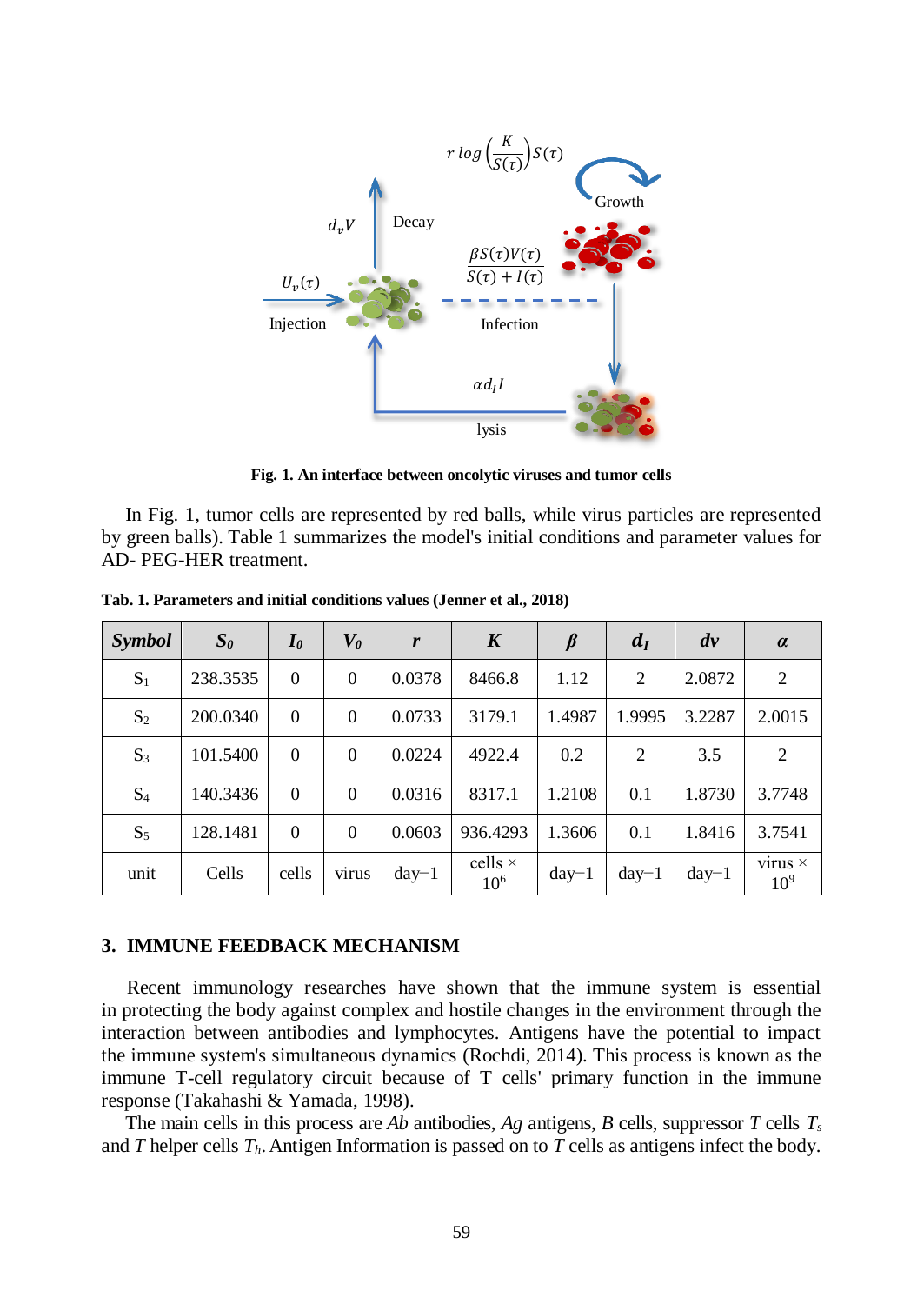After receiving the message, the *T* cells activate the *B* cells, which then produce antibodies to remove the antigen. The number of  $T_h$  cells in the human body increases as the number of antigens increases, and more *B* cells can be produced to protect the body (Rochdi, 2014).

*Ts* cells number in the body will increase and consequently *B* cells will decrease, in conjunction with the decrease in the antigen level. After a while the immune system begins to balance out. The immune system is able to react quickly to foreign bodies and regulate the immune system as a result of this collaboration between the feedback mechanism and the related mechanism (Rochdi, 2014). The suppression function of *B* cells will be discussed here. *B* cells are triggered and restricted by *Ts* cells in response to antigen invasion, so the *B* cells consistency of *t th* cell generation can be determined by (Rochdi, 2014):

$$
B(t) = T_H(t) - T_S(t) \tag{4}
$$

$$
T_H(t) = K_1 \alpha(t) \tag{5}
$$

$$
T_S(t) = K_2\{f[\Delta B(t-d)]\}\alpha(t)
$$
\n(6)

where  $B(t)$  represents the consistency of *B* cells,  $K_I$  and  $K_2$  represents the helper and suppressor genes respectively,  $\alpha(t)$  refers to the  $t^{th}$  generation antigen consistency, f is a nonlinear function, that represents the relationship between the antigen and antibody, that elicits from the *B* cells, *d* is the time delay of the immune response and  $\Delta B$  refers to the change of consistency in the *B* cell that can be determined by:

$$
\Delta B(t-d) = B(t-d) - B(t-d-1) \tag{7}
$$

From equations (4–6), the relationship between the antigen and the *B*-cell's consistency, can be expressed as:

$$
B(t) = K_1 \{1 - \eta_0 f[\Delta B(t - d)]\} \alpha(t)
$$
\n(8)

where  $\eta_0$  is the proportional coefficient between  $T_H$  and  $T_S$ ,  $\eta_0 = K_2/K_1$ . The immune feedback mechanism performs two inconsistent processes simultaneously: it reacts quickly to foreign bodies and works to restore the immune system stability. Additionally, a high level of antibodies must be coordinated and controlled because they can be harmful to the body. Deviation must be avoided in a complex regulation control system to ensure system stability, which is consistent with the immune system's targe.

# **4. CROW SEARCH ALGORITHM**

Crow search algorithm (CSA) is an optimization algorithm that mimics the crow flock behavior in storing and retrieving their surplus food (Askarzadeh, 2016).

Generally, the adjustable parameters of CSA are: population (flock) size  $(N)$ , Flight length (FL), awareness probability (AP) and maximum number of iterations (*Maxiter*). The implementation of CSA can be done by the following steps: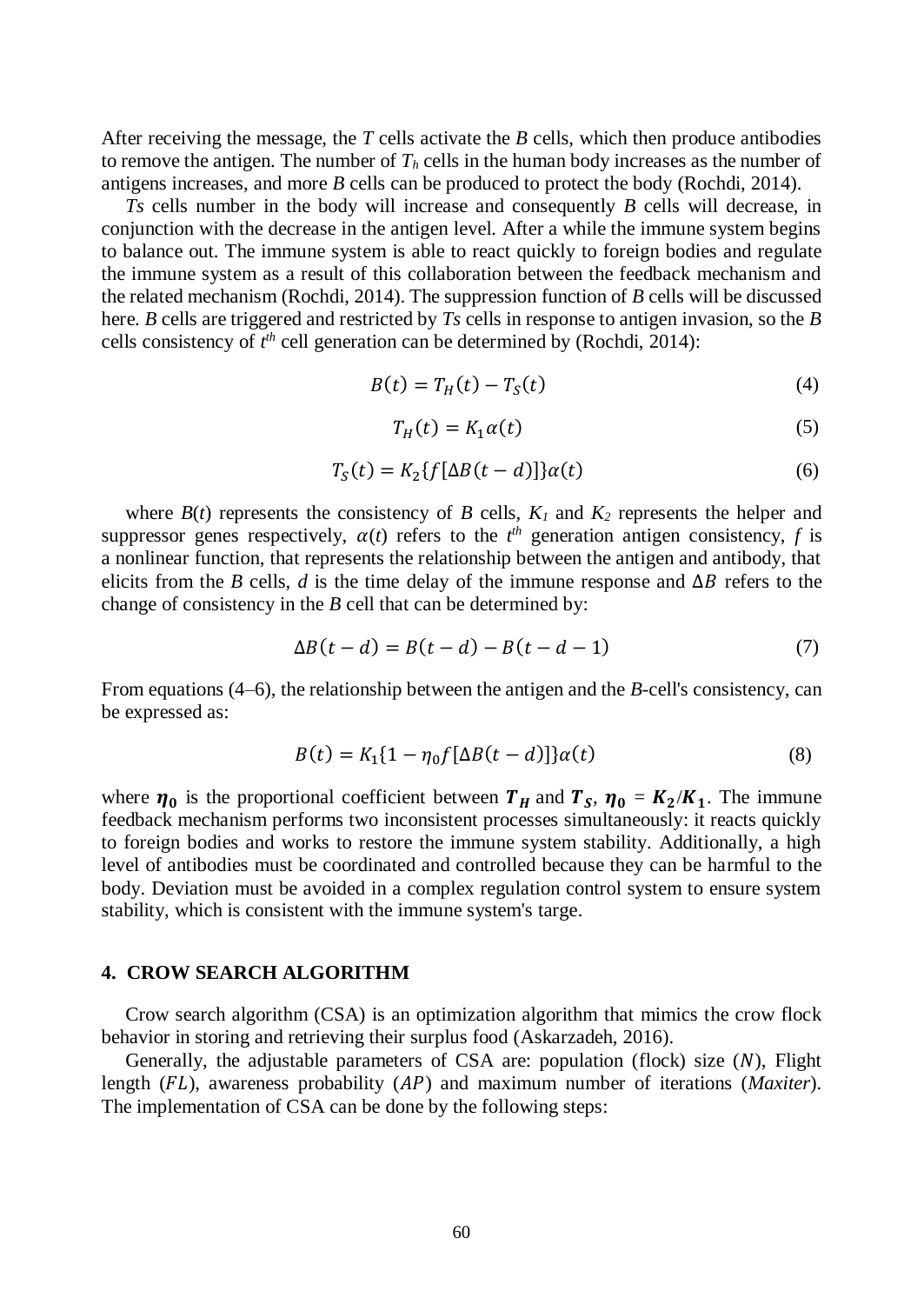- 1. Define the optimization problem and initialize the decision variables and any constraints needed.
- 2. The position and memory of each crow is initialized (each crow represents a viable solution to the optimization problem).
- 3. Evaluate the position of each crow using a fitness function.
- 4. Generate new position in the search space.
- 5. Determine the viability of new positions.
- 6. Evaluate the new position's fitness feature.
- 7. Update the crow memory by the new position.
- 8. Verify the termination criterion.

In this paper the CSA is used to tune the parameters of the Immune-LQR ( $k_1$  and  $\eta$ ,  $k_1$ ,  $k_2$ , and  $k_3$ ). The CSA can be described by the following flowchart:



**Fig. 2. CSA Flowchart**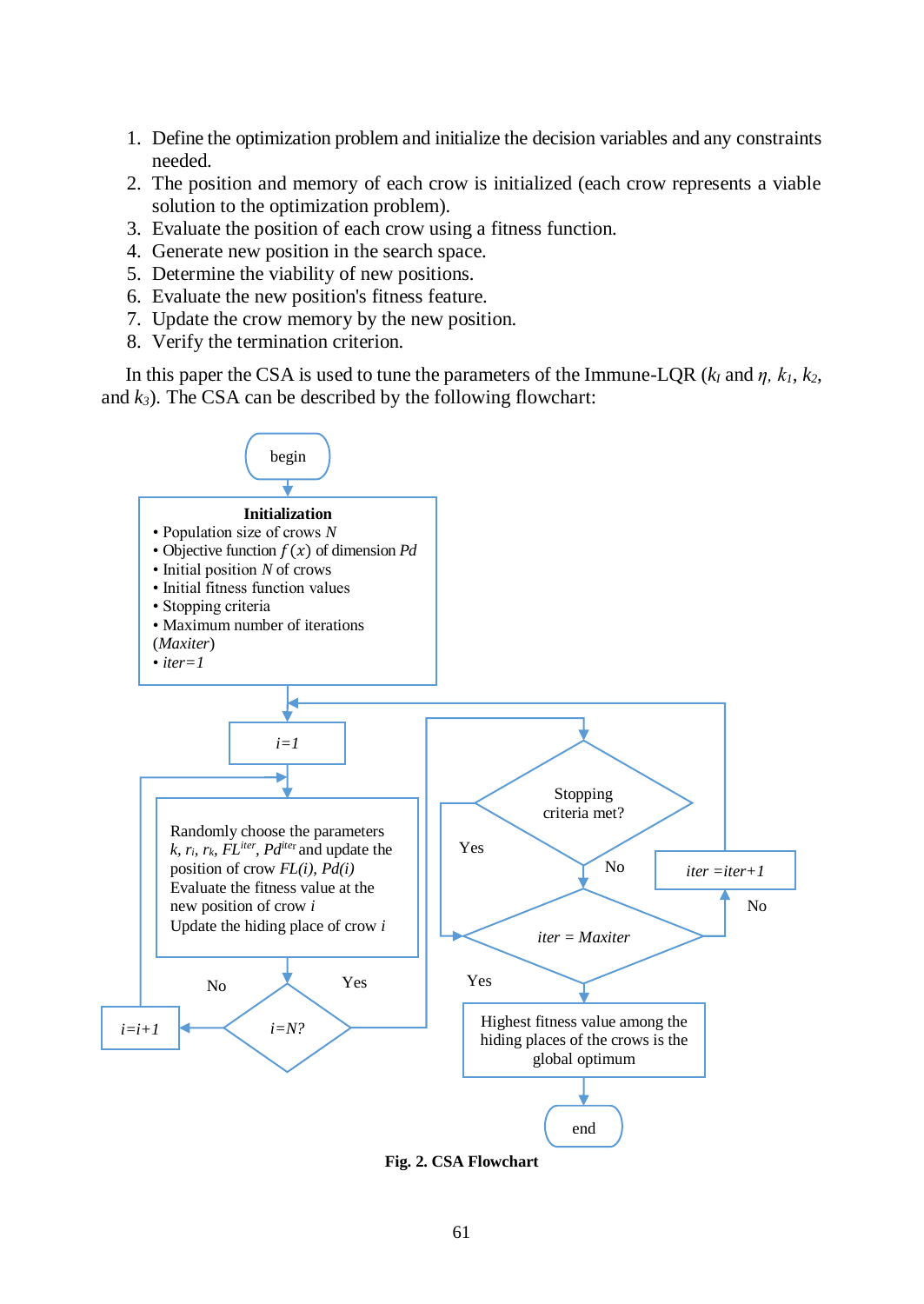#### **5. PROPOSED CONTROLLER**

In this paper the continuous administration of viruses using an Immune-LQR controller are suggested to monitor the number viruses provided to patients. The CSA is used to tune immune and LQR parameters. The study is conducted on two subjects, S1 and S3, with LQR and Immune-LQR. The block diagram of the suggested controller is shown in Fig 3.



**Fig. 3. Block diagram of the suggested Immune -LQR controller based on optimization algorithm**

The error  $e(t)$  represents the amount of antigen  $(\alpha(t)$  in equation 8), and the controller's input *u* (*t)* will be the total incentive that the *B* cells accept. Then the feedback control system is defined as follows:

$$
u(t) = u1(t) \times u2(t) \tag{9}
$$

$$
u1(t) = K_1\{1 - \eta_0 f[\Delta u(t - d)]\} e(t)
$$
\n
$$
u1(t) = K_1 e(t)
$$
\n(10)

where  $K_l$  is defined as the immune controller gain that is specified by the gene  $\eta_0 = K_2/K_1$ . The parameter  $K_1$  controls the response speed, the parameter  $\eta_0$  controls the stabilization effect and  $f(.)$  denotes a nonlinear-function. This function is chosen as  $T$  cell's controls action-function, which is influenced by antigen consistency on antibody in immune response. The function  $f(x)$  is defined by:

$$
(x) = 1.0 - exp\left(\frac{-x^2}{a}\right), \quad a > 0 \tag{11}
$$

where *a* is a parameter that changes the function shape. the range of  $f(x)$  is [0,1]. The value of *a* determines the active region of *x*. The output of the immune controller can be described as: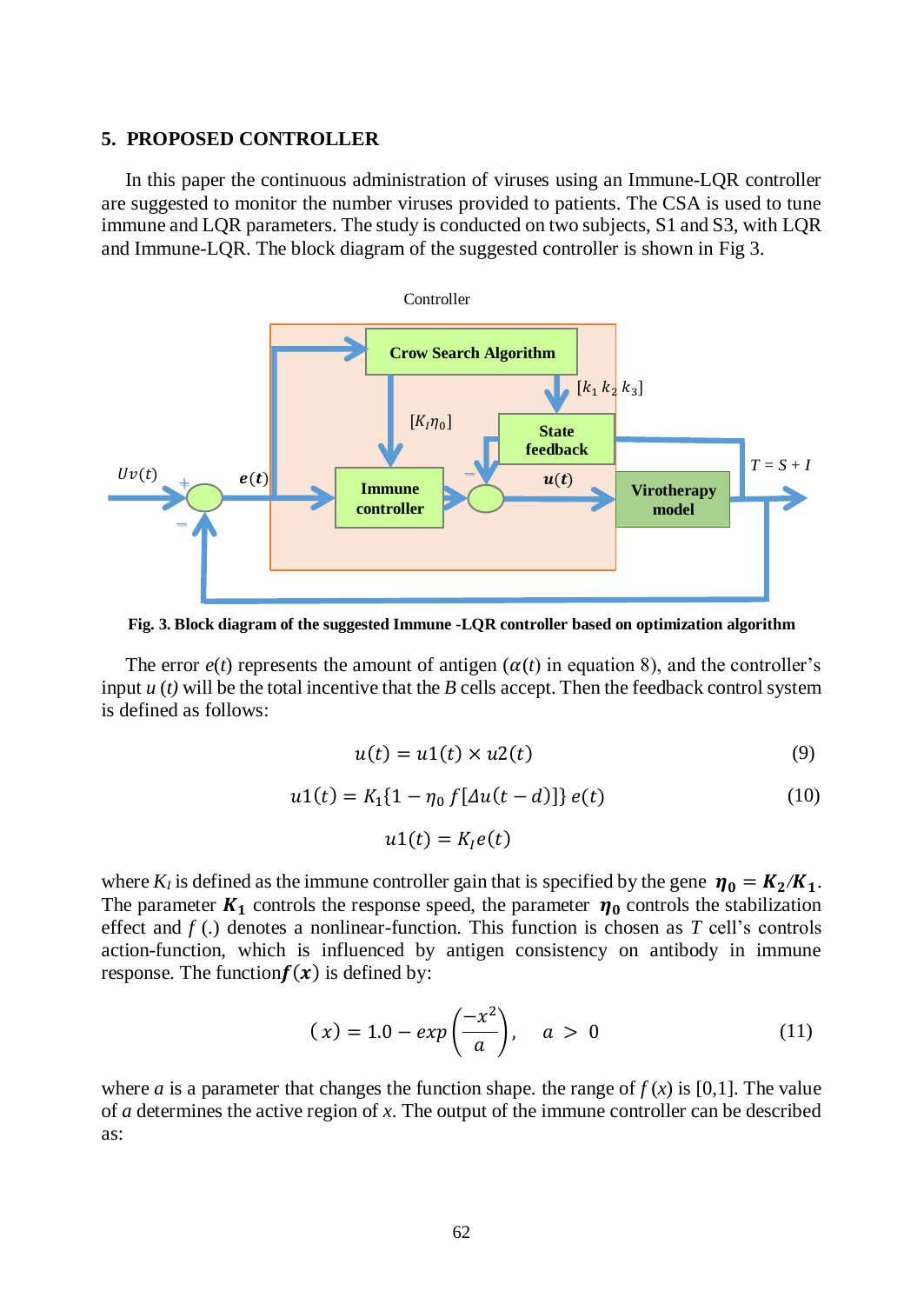$$
u1(t) = K_1 \left\{ 1 - \eta_0 (1.0 - exp\left(\frac{-x^2}{a}\right)) \right\} e(t)
$$
  

$$
u1(t) = K_I e(t)
$$
 (12)

Since the immune controller is a nonlinear gain controller, it is not robust against noise and error induced by nonlinear disruption. To solve this problem and improve the system's efficiency, the immune controller must be combined with conventional LQR  $(u2(t))$ . LQR was chosen because it can handle large disturbances while maintaining system stability without reducing working efficiency and can handle previous disturbances (Purnawan & Purwanto, 2017). When the forward gain  $k_1$  of the LQR is multiplied by the immune output, the final result is  $K_{I1}$ , as shown in Fig 3, and Eq. 23 shows the structure's controller output.

$$
\dot{x} = Ax + Bu \tag{13}
$$

$$
y = Cx \tag{14}
$$

$$
u(t) = -kx + r \tag{15}
$$

where  $\dot{x}$  denotes the state vector, *u* is referred to the control signal,  $y$  is the output and  $r$ represents the reference. The equations (1-3) can be written as a matrix as follows:

$$
\begin{bmatrix} \dot{S} \\ \dot{l} \\ \dot{V} \end{bmatrix} = \begin{bmatrix} -r + r \ln\left(\frac{l}{s}\right) - \beta \frac{IV}{(I+S)^2} & \beta \frac{VS}{(I+S)^2} & -\beta \frac{S}{I+S} \\ 0 & -\beta \frac{IV}{(I+S)^2} - d_I & \beta \frac{S}{I+S} \\ 0 & a d_I & -d_v \end{bmatrix} \begin{bmatrix} S \\ \dot{l} \\ V \end{bmatrix} + \begin{bmatrix} 0 \\ 0 \\ 1 \end{bmatrix} Uv \quad (16)
$$

$$
y = \begin{bmatrix} 1 & 1 & 0 \end{bmatrix} \begin{bmatrix} S \\ \dot{l} \\ V \end{bmatrix}
$$
(17)

The matrix A will differ based on the equilibrium point chosen, but the matrices  $\bm{B}$  and  $\bm{C}$ will remain the same (Anelone, Villa-Tamayo & Rivadeneira, 2020). Dynamic system in equations (13–15) can be written as:

$$
\dot{x} = [A][x] + [B]u + [0]r \tag{19}
$$

If  $x(\infty)$  and  $u(\infty)$  reach constant value, then  $y(\infty) = r$ , and the system is stabilized. The state and control signal error becomes as follow:

> $x(t) - x(\infty) = x_{\rho}(t)$  $u(t) - u(\infty)] = u_e(t)$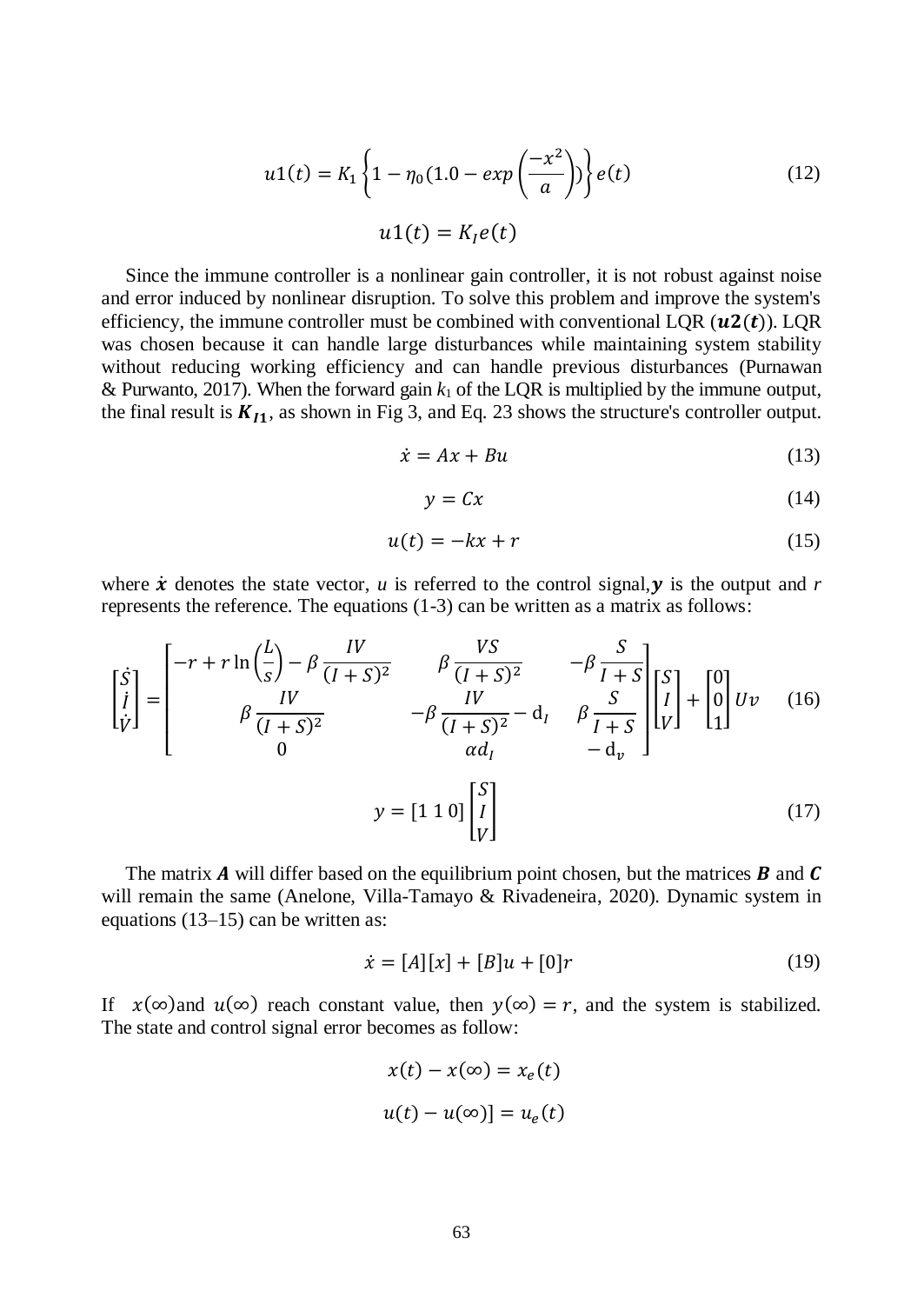The state error equation can be written as:

$$
x_e(t) = [A][x_e(t)] + [B]u_e(t)
$$
\n(20)

with:

$$
u_e(t) = -Kx_e(t)
$$
  
\n
$$
e(t) = [x_e(t)]
$$
  
\n
$$
u(t) = -Kx_e(t)
$$
\n(21)

The LQR method is used to find the value of *K*, and the LQR cost function is defined by:

$$
J = 1/2 \int_0^\infty (e^T Q e + u_e^T R u_e) dt
$$
 (22)

where  $Q$  is a positive-definite (or positive-semidefinite) Hermitian or real symmetric matrix,  $R$  is a positive-definite Hermitian or real symmetric matrix. and Ricarte's equation is:

$$
ATP + PA + Q - PBR-1BTP = 0
$$
\n(23)

where  $P$  is a positive-definite Hermitian or real symmetric matrix, with:

$$
K = -[k_1 \; k_2 k_3]
$$

From equation (9), (12) and (21):

$$
u(t) = u1(t) \times u2(t)
$$

$$
u1(t) = KIe(t)
$$

$$
u2(t) = -Kxe(t)
$$

The first LQR gain  $(k_1)$  is multiplied by immune gain  $(K<sub>I</sub>)$ , then substituting equation (12) into equation (18) yields:

$$
u(t) = -[K_1k_1 \ k_2 \ k_3]
$$
  
\n
$$
K_{I1} = K_1k_1
$$
  
\n
$$
u(t) = -[K_{I1} \ k_2 \ k_3]
$$
 (24)

 $(24)$ 

where Eq. (23) represents control input.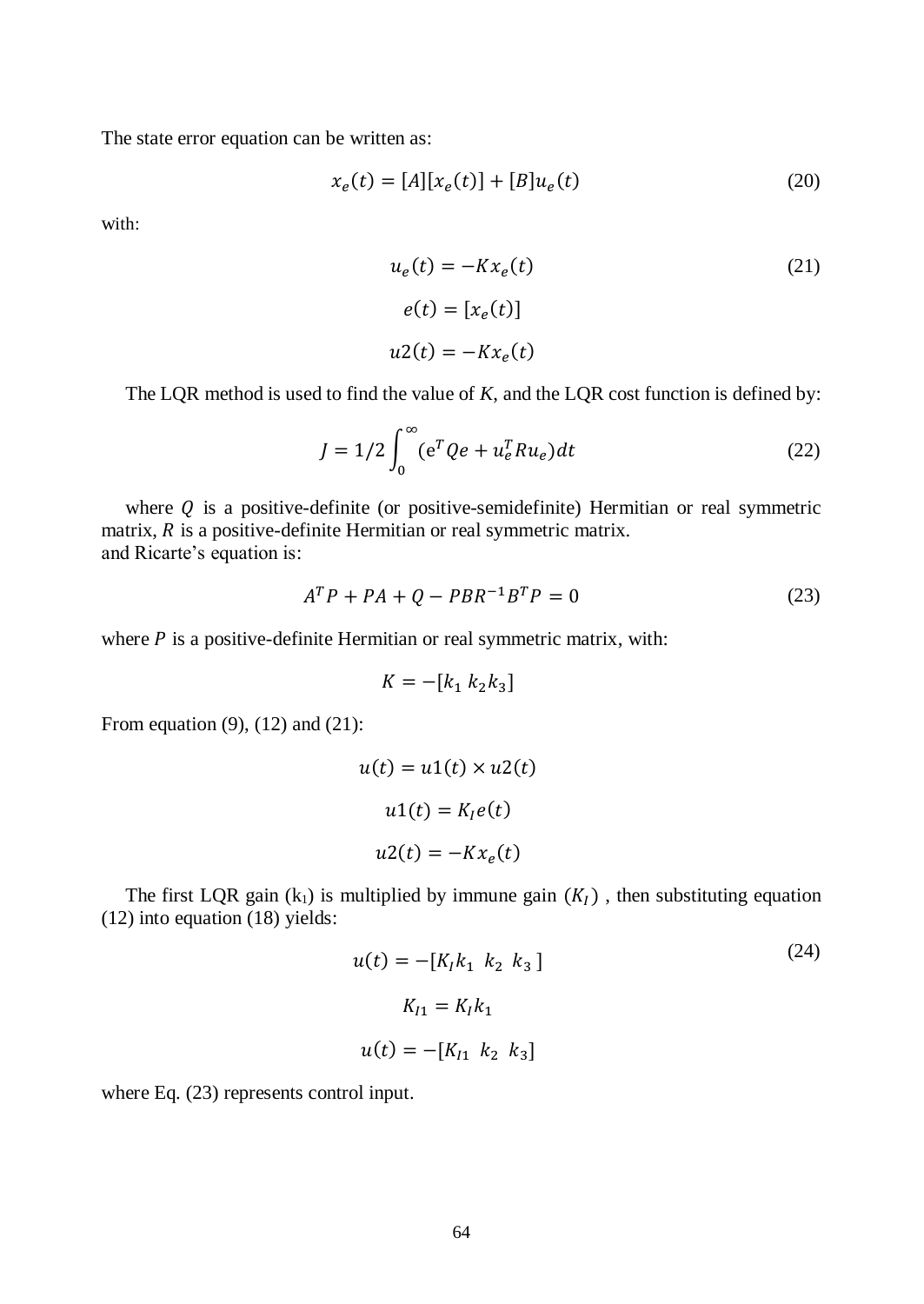# **6. SIMULATION RESULTS AND ANALYSIS**

In this paper, toxicity and the subsequent dosages of viral injections was not considered as a limitation in the design of the controller. The toxicity tests in (Kim et al., 2011) revealed that when the oncolytic adenovirus's surface is shielded with a biocompatible polymer like polyethylene glycol (PEG), the virus therapy causes no hepatic damage and minimal liver toxicity.

For contrast, the same target in (Anelone, Villa-Tamayo & Rivadeneira, 2020) will be used, which states that the goal of the treatment is to reduce and sustain the total number of tumor cells below 50 cells in 60 days with discrete viral injections. The well-known PSO (partial swarm optimization algorithm) is used for comparison purpose with CSA. The Optimal control parameters obtained using optimization algorithms for  $S_1$  and  $S_3$  using LQR and Immune-LOR controller listed in Table 2 and 3 respectively (the  $a, 0$  matrix, and  $R$  are 0 0 0

selected as:  $0.5,$ 0 0 0 0 0 1 ],[0.1]).

| <b>Algorithms</b> | k1         | k2     | k3     | subjects       |  |
|-------------------|------------|--------|--------|----------------|--|
| <b>CSA</b>        | $-6.6522$  | 5.1449 | 3.1093 | S1             |  |
| <b>PSO</b>        | $-7.1520$  | 2.1023 | 2.4930 |                |  |
| <b>CSA</b>        | $-27.9204$ | 3.6500 | 6.7346 | S <sub>3</sub> |  |
| <b>PSO</b>        | $-27.9640$ | 0.7472 | 1.4617 |                |  |

**Tab. 2. Optimal parameters for LQR controller**

**Tab. 3. Optimal parameters for Immune-LQR controller**

| <b>Algorithms</b> | $\mathbf{k}$ 1 | $\mathbf{k}2$ | k3     | $\eta_0$ | $\mathbf{r}$ | subjects |
|-------------------|----------------|---------------|--------|----------|--------------|----------|
| <b>CSA</b>        | $-5.9762$      | 2.5627        | 6.1470 | 0.2243   | 3.7401       | ⊦S1      |
| <b>PSO</b>        | $-5.8598$      | 2.4347        | 2.4930 | 0.6066   | 4.9352       |          |
| <b>CSA</b>        | $-25.1379$     | 2.7631        | 7.2516 | 0.5570   | 3.8160       | $-S3$    |
| <b>PSO</b>        | $-27.9640$     | 2.2416        | 1.4617 |          |              |          |

The parameters used in optimization algorithms are listed in Table 4.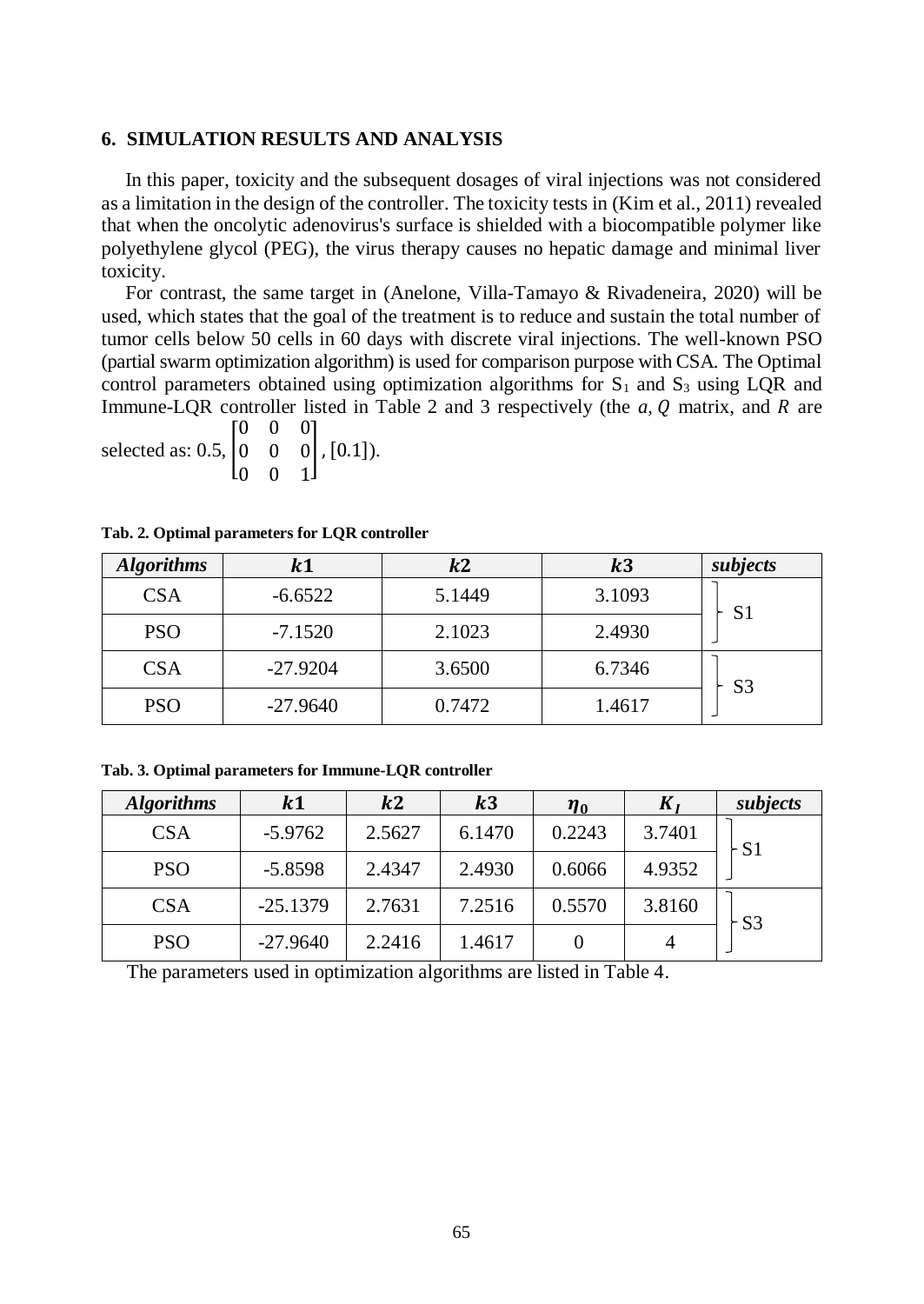| <b>Parameters</b>                  | <b>Value</b>   | <b>Algorithms</b> |  |
|------------------------------------|----------------|-------------------|--|
| population size $(N)$              | 25             | CSA, PSO          |  |
| Max iteration ( <i>Maxiter</i> )   | 50             |                   |  |
| problem dimension $(Pd)$           | 5              |                   |  |
| Awareness probability $(AP)$       | 1.2            | <b>CSA</b>        |  |
| Flight length $(FL)$               | 0.3            |                   |  |
| Inertia weight $(w_{max}-w_{min})$ | $(0.9 - 0.4)$  | <b>PSO</b>        |  |
| Learning rates $(c1, c2)$          | $\overline{2}$ |                   |  |

**Tab. 4. Optimization algorithms parameters.**



**Fig. 4. Simulation result of experimental protocol for S<sup>1</sup> (blue line) and S<sup>3</sup> (orange line)**

Fig 4. shows the experimental protocol results of S1 and S3. The left figure illustrates the total number of tumor cells over a period of 60 days. The middle figure illustrates the viral loads in vivo over the period of 60 days. The right figure illustrates the viral injections within 4 days. This is the treatment of subject S1 and S 3with the total injections of 10.

As illustrated in Fig. 4, the experimental treatment fails to reduce the size of the tumor in  $S_1$  while the tumor begins to regress after an initial rise in  $S_3$ ; traditional therapy with different subjects has various effects.

In Fig. 5, the orange dash lines and the continuous lines indicate subjects with LQR and Immune-LQR controllers respectively optimized using the PSO algorithm for number of injections determination; while the blue dash lines and the continuous lines indicate subjects with LQR and Immune-LQR units respectively optimized using the CSA algorithm for number of injections determination. The top row (a) shows the total number of tumor cells within 60 days. The middle row (b) shows the viral loads in vivo within 60 days. The bottom row (c) shows the viral injections within 30 days.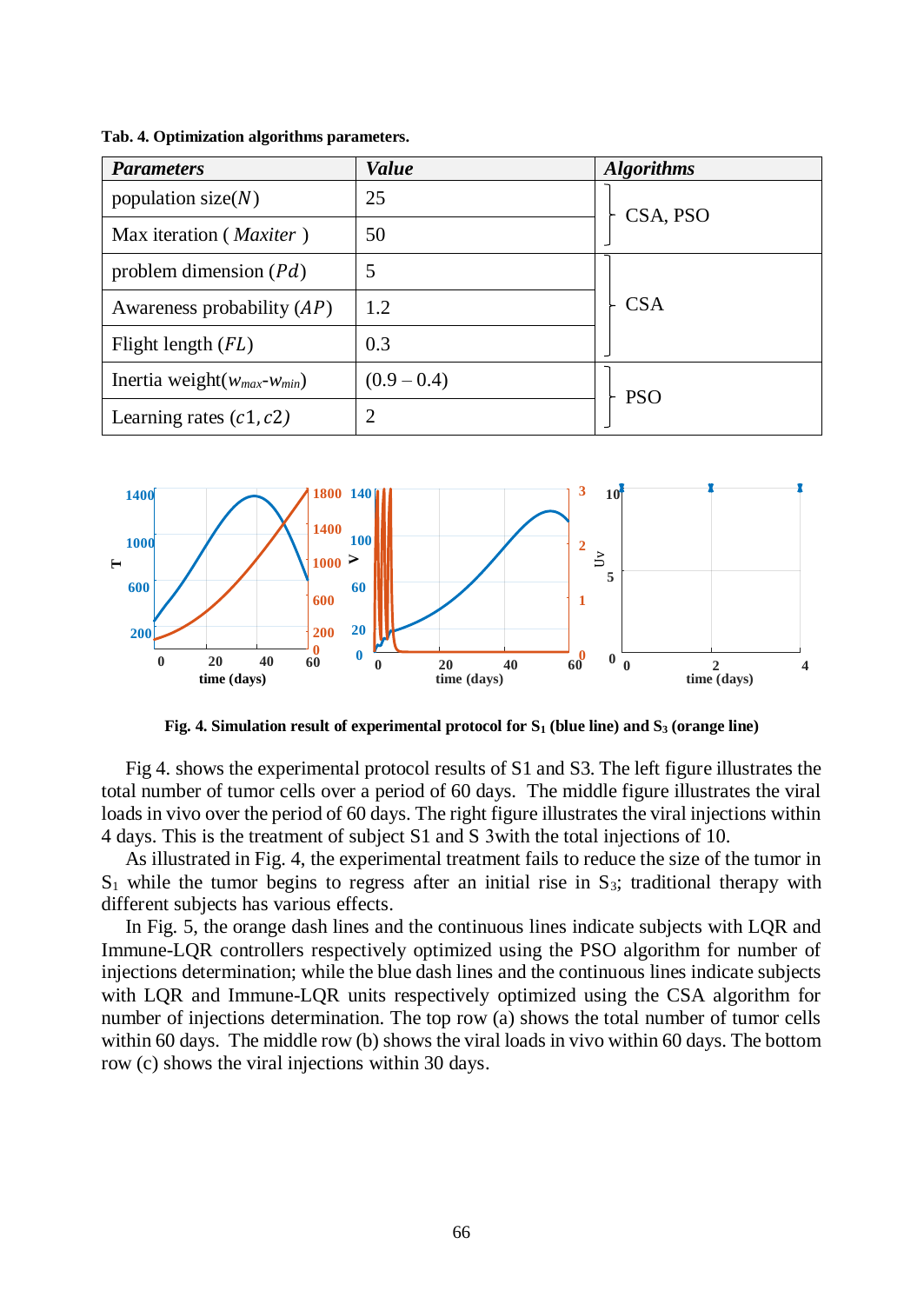

**Fig. 5. Simulation result of S1(left column) and S3(right column) using Immune-LQR control and different optimization algorithms**

The feedback control reduces the size of the tumor faster than the conventional treatment, and there are no rebounds of the tumor after the end of the treatment, as the feedback controller works to keep the tumor with therapeutic zone, i.e., less than or equal to 50 total tumour cells in all subjects, and reduce the amount of injections overtime as showing in Fig.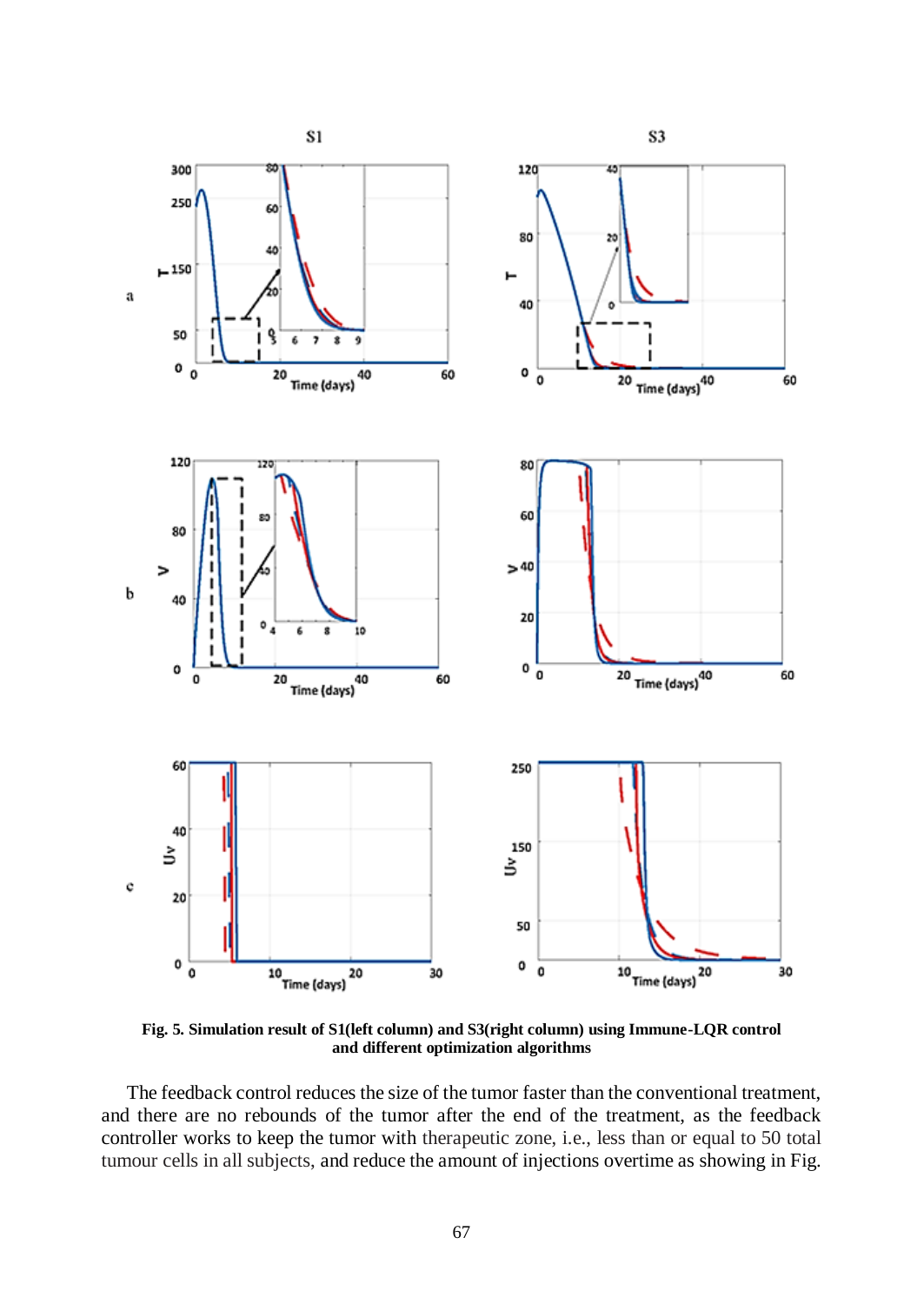5(a). The personalized protocol suggested using the proposed control would give higher initial injections than the experimental treatment. Consequently, the feedback mechanism in the immune controller increases the number of injections due to an increase in the  $\eta_0$ , where the larger ratio indicates the increase of  $T_h$  cells whose increase leads the body to form more antibodies to protect itself as shown in Fig. 5(b). As a result, the control signal is higher in treatment with feedback control than in experimental treatment during the first hours of treatment and decreases gradually as shown in Fig. 5(c). Nevertheless, the virus load tends to be lower in the feedback control compared to the experimental treatment. After the tumor has decreased in recent days, we suggest that viruses that may be toxic are quickly removed.

The results suggest applying control theory in oncolytic virotherapy has benefits by delivering an effective amount of treatment to accomplish therapeutic goals, as both LQR and Immune-LQR controllers perform this task in a relatively shorter period with superior performance Immune-LQR over LQR at S1 by 3.1807%, 1.4020% and at S3 by 2.5490%, 2.2083% using CSA and PSO respectively where the performance index used is Integral time absolute error (ITAE). Since each subject has different biological rate, they react differently across different elements. When tumor regression is as slow as in S3, the total injection will increase, implying that there is a negative relationship between the total number of injections and the tumor regression speed to overcome high starting spikes.

The results obtained are consistent with (Anelone Villa-Tamayo & Rivadeneira, 2020), as a high injection in the beginning performs well through different subjects and reduces the total number of tumor cells and total injections. When significant amounts of viral loads are injected at the start of therapy in any subject, the total number of tumor cells and the total doses are reduced. However, increased viral loads in vivo and the eventual expensive cost of viral injections pose questions about toxicity in this case. The tumor decreases and remains in the treatment area from day ten onwards; This indicates that the controller regulates the number of injections well to reduce the tumor.

# **7. CONCLUSION**

In this paper, artificially tuned Immune-LQR controller is suggested to regulate the number of viral load injections that are injected in order to reduce tumor cells. The mathematical model of interaction between tumor cells and oncolytic virotherapy has been considered. In order to improve the characteristics of the proposed controllers, CSA and PSO algorithms has been applied. The simulation results show that the Immune-LQR structure outperforms the other structures. As the feedback controller acts to maintain the tumor within the therapeutic region, i.e., less than or equal to 50 total tumor cells in all subjects, and minimize the amount of injections over time, the feedback control decreases the size of the tumor faster than traditional therapy, and there are no rebounds of the tumor after the treatment ends.

To improve our understanding of the relationship between toxicity, number of viral injection doses, and viral load in vivo, further mathematical and experimental research is required. These findings may help with the development of virus therapies and control strategies to ensure tumour regression with minimal side effects.